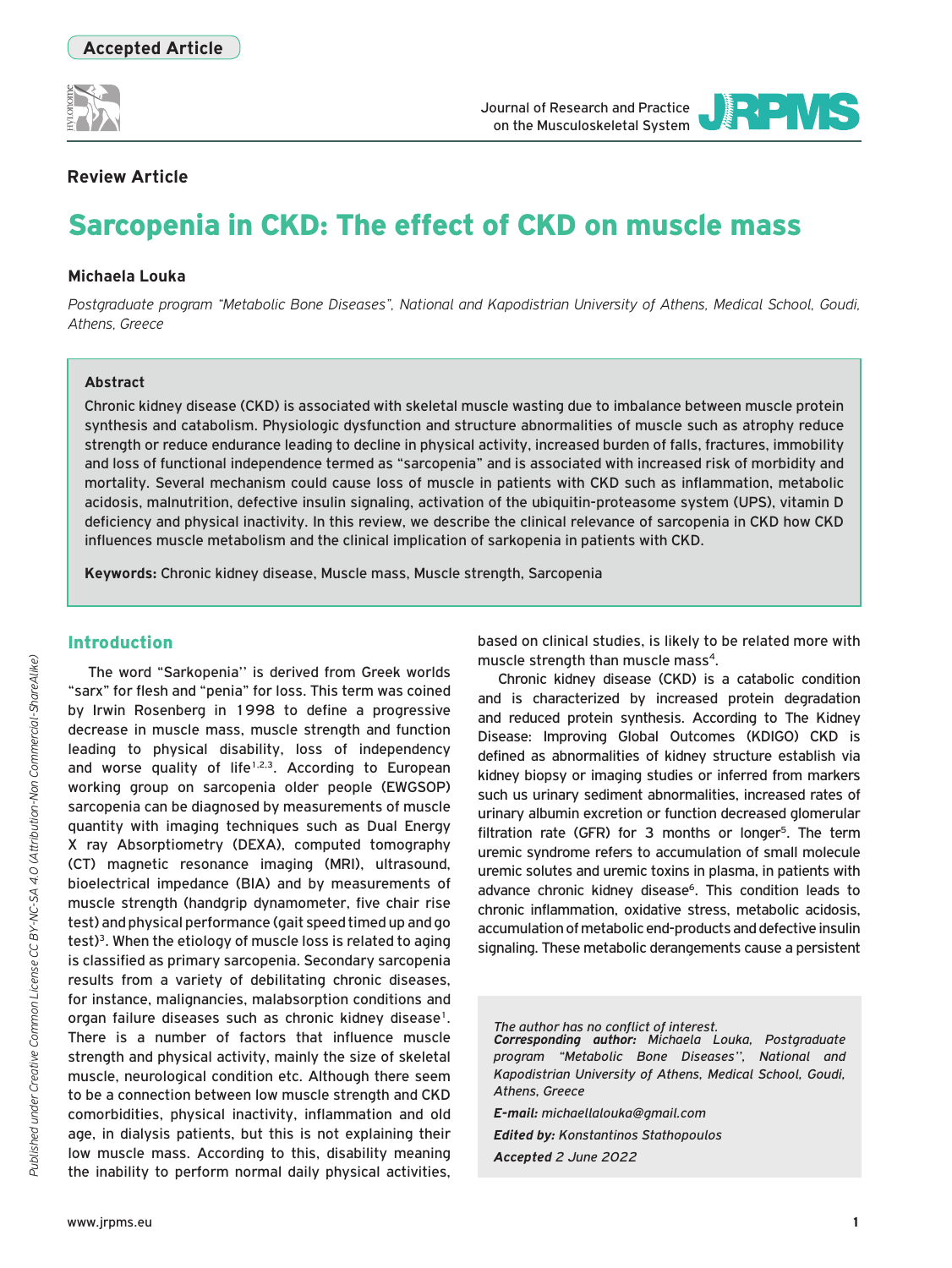imbalance between protein degradation and synthesis, result in a loss of muscle mass and sarcopenia. Sarcopenia occurs in all CKD stages and is associated with increased risk for adverse cardiovascular events and mortality<sup>2</sup>.

## Methods

We search articles published between 2000 and 2020 that evaluated the clinical relevance of sarcopenia in CKD. We selected studies that examined also the pathogenetic mechanism of muscle wasting in CKD, its etiology and implications of uremic sarcopenia. The research was performed using the electronic database Medline (PUB MED). The pre-defined search terms were sarcopenia, chronic kidney disease, muscle mass, muscle wasting and uremia. The studies were included if they met the following criteria: 1) studies related to CKD and sarcopenia, 2) studies that included patients in all CKD stages and dialysis depended patients, 3) studies written in the last 20 years, 4) studies written in English. We excluded case reports and series. Research papers were selected. Based on title and abstract. Full text has also been approached.

#### Results

Based on inclusion and exclusion criteria we had results for 42 studies from which 23 were selected according our inclusion criteria.

CKD–associated sarcopenia is the result of persistent imbalances among protein breakdown and synthesis. That leads to increased muscle degradation and impaired regeneration<sup>7-9</sup>. There are multiple causes of sarcopenia affected by the uremic environment including inflammation, metabolic acidosis, resistance to or decreased insulin like growth factor, malnutrition, increased muscle protein ubiquitin degradation, increase myostatin levels, increase angiotensin II, vitamin deficiency, abnormal myogenic regulatory factors hypogonadism mitochondrial dysfunction and physical inactivity<sup>7-9</sup>. The loss of muscle mass involves atrophy which means decrease in muscle fiber size and hypoplasia, which means decrease in muscle fiber number<sup>10</sup>. In a study Raissa A et al evaluated 287 NDD - CKD (not dialysis depended - CKD) patients in stages 3–5. Sarcopenia was defined as reduced muscle function assessed by handgrip strength and they demonstrated that the prevalence of sarcopenia in (non-dialysis-dependent) NDD-CKD patients varied between 5.9 and 9.8% determined by the method used to define muscle mass $12$ . Muscle wasting etiology in CKD patients is multifactorial and below are reviewed the different mechanisms contributing to CKD associated sarcopenia.

#### *Abnormal myogenic regulatory factors*

Satellite cells, muscle progenitor cells, are located between the basal lamina and sarcolemma of muscle fibers and they are necessary for repairing the loss of muscle mass due to muscle injury. These skeletal muscle specific stem cells can be fuse to produce myofibers that are important to the repair of damaged muscle or to the prevention of muscle atrophy that occurs in catabolic conditions<sup>9,11,12</sup>. These cells are activated and express, myogenic cellular factors, MyoD (myoblast determination protein 1) and myogenin transcription factors on their surfaces. MyoD mediates activation and proliferation of myoblast and myogenin mediates differentiation of myoblast and muscle structural proteins production<sup>8,9,13</sup>.

In CKD patients satellite cells function is impaired, producing low levels of myogenin and myoD proteins and block muscle regeneration<sup>8,9</sup>. Wang et al.using isolated satellite cells from mice with CKD and control mice demonstrate that the expression of myogenic markers, myogenin and myoD was reduce in muscle of CKD versus control mice suggesting that CKD reduce satellite cells proliferation and differentiation $13$ . The same group also created an inducible insulin – like growth factor type 1 receptor (IGF-1R) knockout mouse and they discovered that CKD impairs IGF-1 signaling, leading to abnormal metabolism of protein in muscle, impaired function of satellite cell and promotes fibrosis in regenerating muscle<sup>13</sup>. These abnormalities can reversed by resistance exercise. Xiaonan Wang et al. evaluated how resistance exercise and endurance training affect CKD induced abnormalities in muscle protein metabolism and satellite cells function using mouse plantaris. They found that resistance exercise corrected protein synthesis, intracellular signals and regulating protein and progenitor cell function in mice with CKD. Endurance exercise (treadmill running) corrects muscle proteolysis<sup>11</sup>.

#### *Insulin and I insulin – like growth factor IGF-1 signaling*

An important trigger of muscle wasting in CKD is impaired insulin and insulin – like growth factor type 1 (IGF-1) signaling. This could happened from early stages of the disease, when glomerular filtration is still normal. Abnormal insulin/IGF-1 signaling in muscle leads to the activation of caspase-3 and Ubiquitin proteasome system (UPS) resulting in increased muscle protein breakdown<sup>2,8,11,14-16</sup>. Insulin/IGF-1 signaling stimulates protein synthesis and suppresses protein breakdown. Binding of insulin or IGF-1 to their receptors leading to phosphorylation of Insulin receptor substrate type 1(IRS-1) which stimulates the Phosphoinositide 3-kinases/protein kinase b (P13K/ AKT) cascade, resulting to posphorylation of AKT. AKT phoshorylation activates mammalian target of rapamycin (mTor) resulting to protein synthesis and downregulates Forkhead box protein (FOXO) function with phosporylation of FOXO. When insulin resistant occur in CKD patients, low levels of poshorelated protein kinase B (PAKT) leading to decreased poshorylation of FOXO which permits its translocation into the nucleus where it stimulates the expression of Tripartite Motif Containing 63 (TRIM63) and Muscle Atrophy F-box gene (MAFbx)-E3 ubiquitin ligases -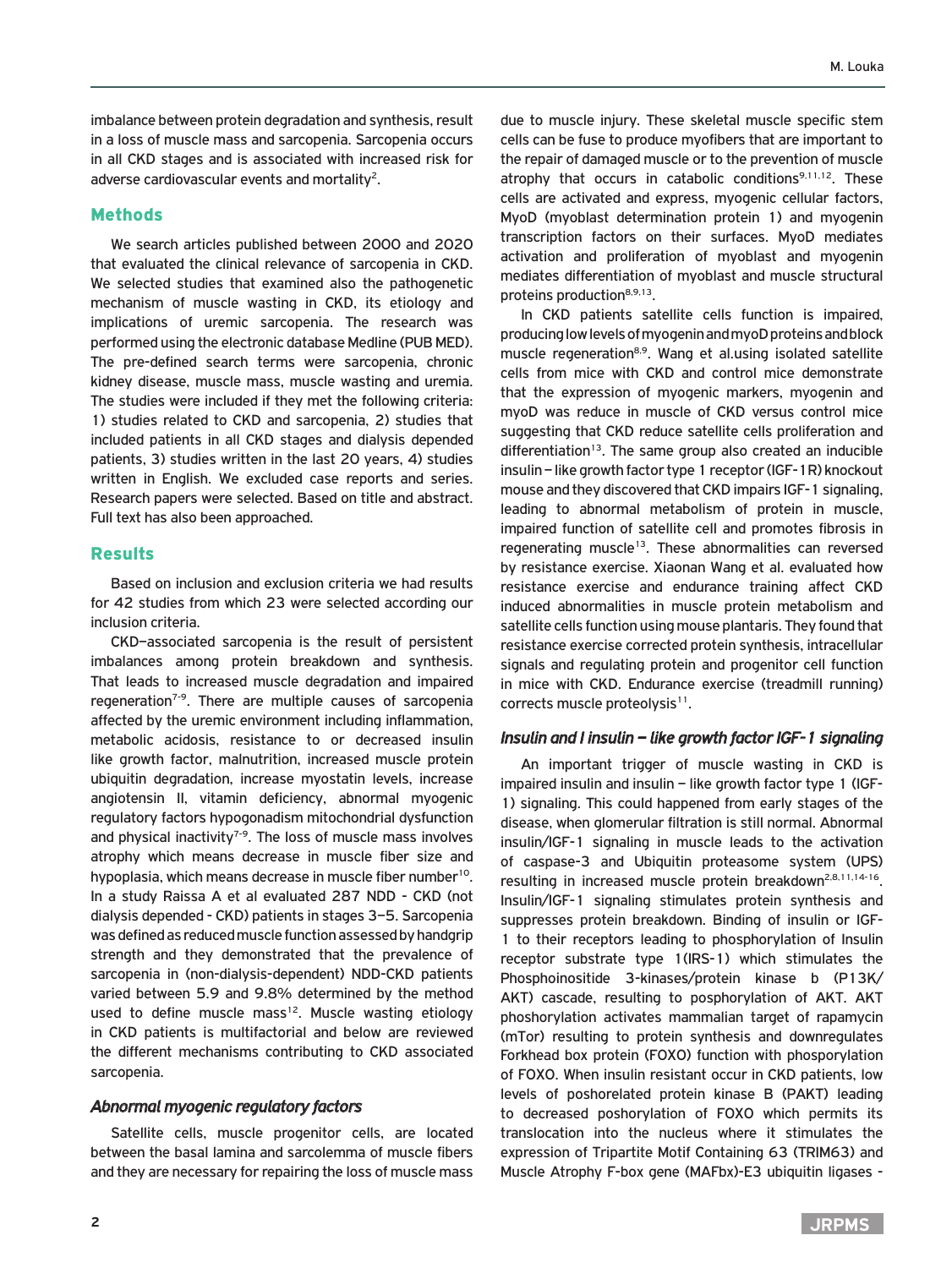resulting in muscle wasting8,11,14. Xianonan et al. in one of the experiments, they showed that protein degradation, caused by a decrease in the activity of P13K, which cause reduction of phosphorylated Akt and increased TRIM63 and MAFbx in muscle leading to muscle protein loss<sup>15</sup>. Bailey et al. found that Basal IRS-1-associated PI3-K activity was suppressed by CKD and basal level of activated Akt in CKD muscles also was low in muscles of acidotic, CKD and pair-fed control rats under physiologic conditions and in response to a dose of insulin that quickly stimulated the pathway<sup>16</sup>. In conclude a major of causes is seems to be responsible for the presence of insulin resistance in CKD patients such as anemia, uremic toxins vitamin D deficiency inflammations and acidosis resulting in muscle degradation<sup>14</sup>.

# *Ubiqutin Proteasomes System (UPS)*

UPS is characterized as the dominant mechanism that breakdown muscle proteins in CKD patients and may interact with the IGF pathway. Balei et al. Isolated proteasomes from gastrocnemius muscle in mice and measured their activity to determine whether the increase in muscle degradation in insulin deficiency models like CKD patients was related to activation of the UPS. They demonstrated that proteosome chymotryptic like peptidase activity was significantly increased<sup>7,8</sup>. In CKD patients protein degradation occurs when activated FOXOS increase the expression of antrogin-1 and muscle ring-finger protein 1 (meRF1) E3 ligases. Moreover caspase-3 is triggered by catabolic conditions such as CKD and it cleavages the complex structure of muscle proteins, creating substrates for the UPS9,15. Activated Caspase-3 is identified by the presence of an insoluble 14 kDa fragment of actin. In UPS activation metabolic acidosis and inflammation, common in CKD patients, play the major role.

### *Inflammation*

Chronic inflammation is common in CKD patients and is associated with increased mortality risk. Circulating proinflammatory cytokines, including IL-6 ,tumor necrosis factor a (TNF-A) serum amyloid A and c-reactive protein  $(CRP)$  are raised in patients with  $ckd^{8,14}$ . Reduction of renal function, oxidative stress, volume overload, low levels of antioxidants, uremia and presence of comorbidities, which are present in CKD patients may be responsible for increased levels of proinflammatory cytokines in serum<sup>17</sup>. Among the proinflammatory cytokines il-6 is reported to play a central role in the pathophysiology of muscle wasting in CKD patients. In a study, which was performed in two independent end stage renal desase (ESRD) patient cohorts, one of incident dialysis patients and one of prevalent hemodialysis patients Carrero et al. demonstrated that muscle atrophy was common in both cohorts and inflammation parameters (CRP, IL-6) were became gradually higher as the muscle atrophy scale worsened<sup>18</sup>. Inflammation may act through specific pathways such as suppressor of cytokine signaling (SOCS-3)17. A high level of socs -3 reduces IRS-1 level and suppresses intracellular insulin signaling and activates caspase 3 and UPS. This hypothesis suggesting that proinflammatory conditions that increase IL-6 levels interfere with insulin/P13K/AKT signaling leading to muscle mass degradation<sup>8</sup>.

# *Metabolic acidosis*

Metabolic acidosis is prevalent among CKD patients particularly those in stage 4. In studies of culture muscle cells and isolated muscle, metabolic acidosis stimulates muscle wasting via activation of Ubiquitin proteasome pathway. The correction of acidosis can reduce muscle wasting via downregulation of UPS<sup>8,17</sup>.

# *Malnutrition and physical inactivity*

CKD patients specifically those undergo hemodialysis may be in a hypercatabolic condition because of chronic  $inflammation<sup>19</sup>$ . Protein energy wasting (PEW) is an energy wasting constitution and decreased food intake, increased catabolism, nutrient losses into dialysate (dialysis fluid), metabolic acidosis, resistance to insulin, hyperparathyroidism and hyperglycagonemia are the major causes of PEW in dialysis patients<sup>14</sup>. The incidents of PEW in patients undergo hemodialysis is reported to be 14% and it has been described that low protein intake is a grade risk for developing sarcopenia and increasing mortality<sup>20</sup>. Hirokaki et al. analyze composition of body fluid and muscle volume by bioimpedance analysis at the time of introduction of dialysis and they examined the difference in muscle mass between 16 patients aged 60-65 years old and 19 patients aged 78 years old. They found that muscle mass was significantly decreased in the lower extremities in the groups with older people suggesting that advancing age is an independent factor causing sarcopenia in CKD patients<sup>20</sup>. With advancing age, CKD patients especially those undergo hemodialysis may develop sarcopenia not only because of factors related with CKD but also because of depression sedentary life and isolation. Furthermore, the same group show that patients undergo hemodialysis have not only decreased muscle mass and strength but also altered the quality of muscle<sup>20</sup>.

### *Changes in sex hormones and growth hormone*

The level of testosterone in serum is low in most men with progressive CKD, this may be caused by reduce prolactin clearance and because of uremic environment inhibition of luteinizing hormone (LH) signaling at the level of leydig cell. This could contribute to reduced muscle mass<sup>7,14</sup>. Androgen therapy in uremic patients is related with expansion in muscle mass and strength. On the other hand, women in early stage of CKD usually have oligomennoria and estrogen deficiency leading to decreased muscle strength. In comparison with female with CKD. Male sex is correlated with accelerating deterioration of kidney function and worse renal outcome suggesting that gender and sex hormone may conduce to the different symptomatology<sup>14</sup>. Jessus Carrero et al. reported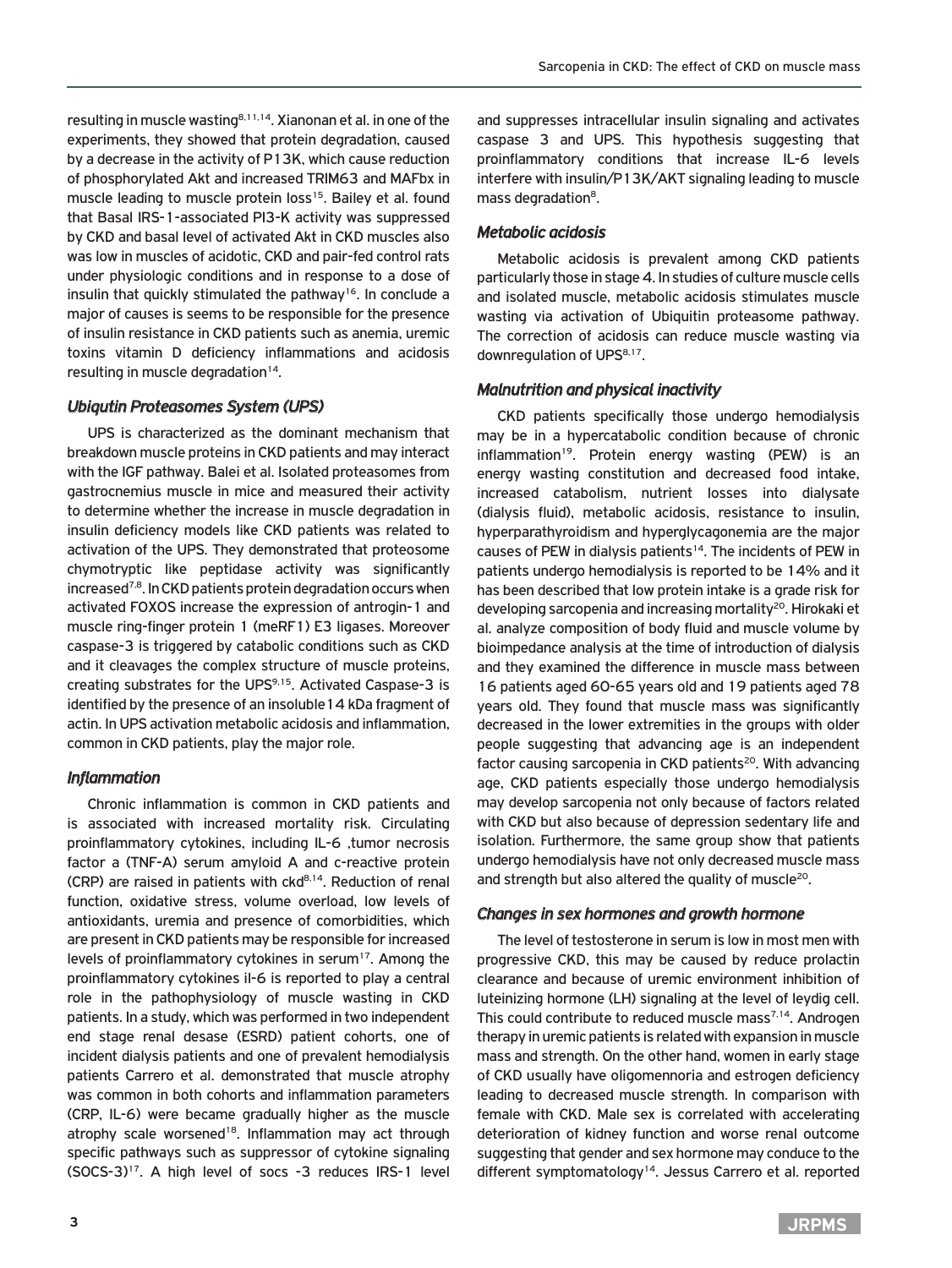that abnormally low endogenous testosterone values were associated with increased risk of death in a relative small cohort of men undergoing haemodialysis $21$ .

Furthermore CKD is correlated with growth hormone resistance in muscles leading to increased protein catabolism and wasting .Studies have shown that administration of recombinant human growth hormone in hemodialysis patients increase up to 3-4 kg in lean body mass<sup>14</sup>.

## *Vitamin D deficiency*

The circulating concentration of both metabolites 25(OH)D and 1.25 (OH)D begins to decrease early in CKD. Several factors are responsible for this like reduce renal mass, nutritional deficiency, diabetes mellitus, obesity, accumulation of uremic toxins proteinuria diminished skin synthesis of cholecalciferol, increased Fibroblast growth factor 23 (FGF23), and reduce sunlight exposure<sup>22</sup>.

Lack of vitamin D is associated with low formation rate of bone and decreased mineral density, leading to increased risk of fractures.

Moreover, the effect of decreased vitamin D on muscle may also affect muscle metabolic pathways, including its sensitivity to insulin<sup>22</sup>. Numerus studies have described how reduced vitamin D level contribute to low muscle strength hand mass, decreased physical activity and increase risk of falling and frailty in elderly, but only a few studies have been undertaken in CKD patients. Other studies demonstrated that patients with CKD and vitamin D deficiency are in high risk for reduced BMD and skeletal fractures. Zahed et al. have showed that 25(OH) D levels were positively associated with muscle strength of the lower extremities in dialysis patients. Ambrus et al. evaluated the presence of skeletal fractures during hemodialysis in a prevalent convenience cohort of CKD patients undergo hemodialysis and they found that vitamin D insufficiency is independently associated with bone fracture in end stage renal disease patients<sup>23</sup>. Vitamin D supplementation has shown to improve muscle function, to reduce falls and it may impact muscle fiber composition and morphology in the erderly<sup>14</sup>.

## *Changes in myostatin*

Myostatin is a member of the transforming growth factor beta (TGF-β) family that acts as a negative regulator of skeletal mass through the upregulation of aerogenes (atrogin -1 MURF 1) and down regulation of myogenesis genes (ie MyoD, myogenin)<sup>14</sup>. In CKD patients myostatin levels are over expressed leading to atrophy of muscle mass. In a nephrectomy mouse model of CKD mice treatment with myostatin antagonists increase body weight increase protein synthesis, muscle mass, improve the function of satellite cells protein and reduce proteins breakdown. In humans, treatment with anti- myostatin agents would be a potential therapeutic approach to improve muscle atrophy by increasing the size of skeletal muscle and strength<sup>9,14</sup>.

# Conclusion

Sarcopenia is a powerful predictor of morbidity and mortality in CKD patients. Patients with CKD exhibit considerable skeletal fragility and increase risk of fractures. Muscle atrophy not only contributes to a sedentary lifestyle and poor quality of life but also increases the incidence of cardiovascular complications.

Patients with CKD must be assessed for the presence of sarcopenia at early stages, when skeletal muscle complication is still reversible and introduce therapeutic strategies to maintain skeletal muscle. Much more information and clinical trials is needed to develop potential strategies to prevent muscle wasting and improve lifestyle in these patients.

# *References*

- 1. Alice Sabatino Lilian Cuppari Peter Stenvinkel et al. Sarcopenia in chronic kidney disease what have we learned so far? Journal of Nephrology 2021;34(4):1347-1372.
- 2. Ranjani NM, Keith GA, et al. Clinical relevance of sarcopenia in chronic kidney disease. Curr Opin Nephrol Hypertens 2017;26(3):219- 228.
- 3. Hiroshi Nishi, Koji Takemura, TakaakiHigashihara, et al. Uremic Sarcopenia: Clinical Evidence and Basic Experimental Approach Nutrients 2020;12(6):1814.
- 4. Carrero JJ, Johansen KL, Lindholm B, Stenvinkel P, CuppariL, Avesani et al Screening for muscle wasting and dysfunction in patients with chronic kidney disease. Kidney Int CM (2016) 90(1):53–66.
- 5. https://kdigo.org/wp-content/uploads/2017/02/KDIGO\_2012\_ CKD\_GL.pdf 30/01/2020
- 6. Sanjay K. Nigam, Kevin T. Bush et al. Uraemic syndrome of chronic kidney disease: altered remote sensing and signaling. Nat Rev Nephrol 2019;15(5):301-316.
- 7. Souza VA, Oliveira Dd, Mansur HN, Fernandes NM , Bastos MG et al. Sarcopenia in Chronic Kidney DIsease. J Bras Nefro 2015;37(1):98- 105.
- 8. Xiaonan H. Wang, William E. Mitch. Mechanisms of muscle wasting in chronic kidney disease. Nat Rev Nephrol 2014;10(9):504-16.
- 9. Keith G. Avin, Ranjani N. Moorthi, et al. Bone is Not Alone: the Effects of Skeletal Muscle Dysfunction in Chronic Kidney Disease. Kidney and Bone Curr Osteoporos Rep 2015;13(3):173-9.
- 10. Cs Ambrus, Cs Almasi, K Berta, Gy Deak, A Marton, M Zs Molnar, Zs Nemeth, Cs Horvath, P Lakatos, M Szathmari, I Mucsi. Vitamin D insufficiency and bone fractures in patients on maintenance hemodialysis. Int Urol Nephrol 2011;43(2):475-82.
- 11. Xiaonan H. Wang, Jie Du, Janet D. Klein, James L. Bailey et al. Exercise ameliorates chronic kidney disease–induced defects in muscle protein metabolism and progenitor cell function. Kidney International 2009;76(7):751-9.
- 12. Raνssa A. Pereira, Antonio C. Cordeiro, Carla M. Avesani, Juan J. Carrero, Bengt Lindholm, Fernanda C. Amparo, Celso Amodeo, Lilian et.al. Sarcopenia in chronic kidney disease on conservative therapy: prevalence and association with mortality. Nephrol Dial Transplant 2015;30(10):1718-25.
- 13. Liping Zhang, Xiaonan H. Wang, †Huiling Wang et al. Satellite Cell Dysfunction and Impaired IGF-1 Signaling Cause CKD-Induced Muscle Atrophy. J Am Soc Nephrol 2010;21(3):419-27.
- 14. Ibrahim H. Fahal, et al. Uraemic sarcopenia: aetiology and implications Nephrol Dial Transplant 2014;29(9):1655-65.